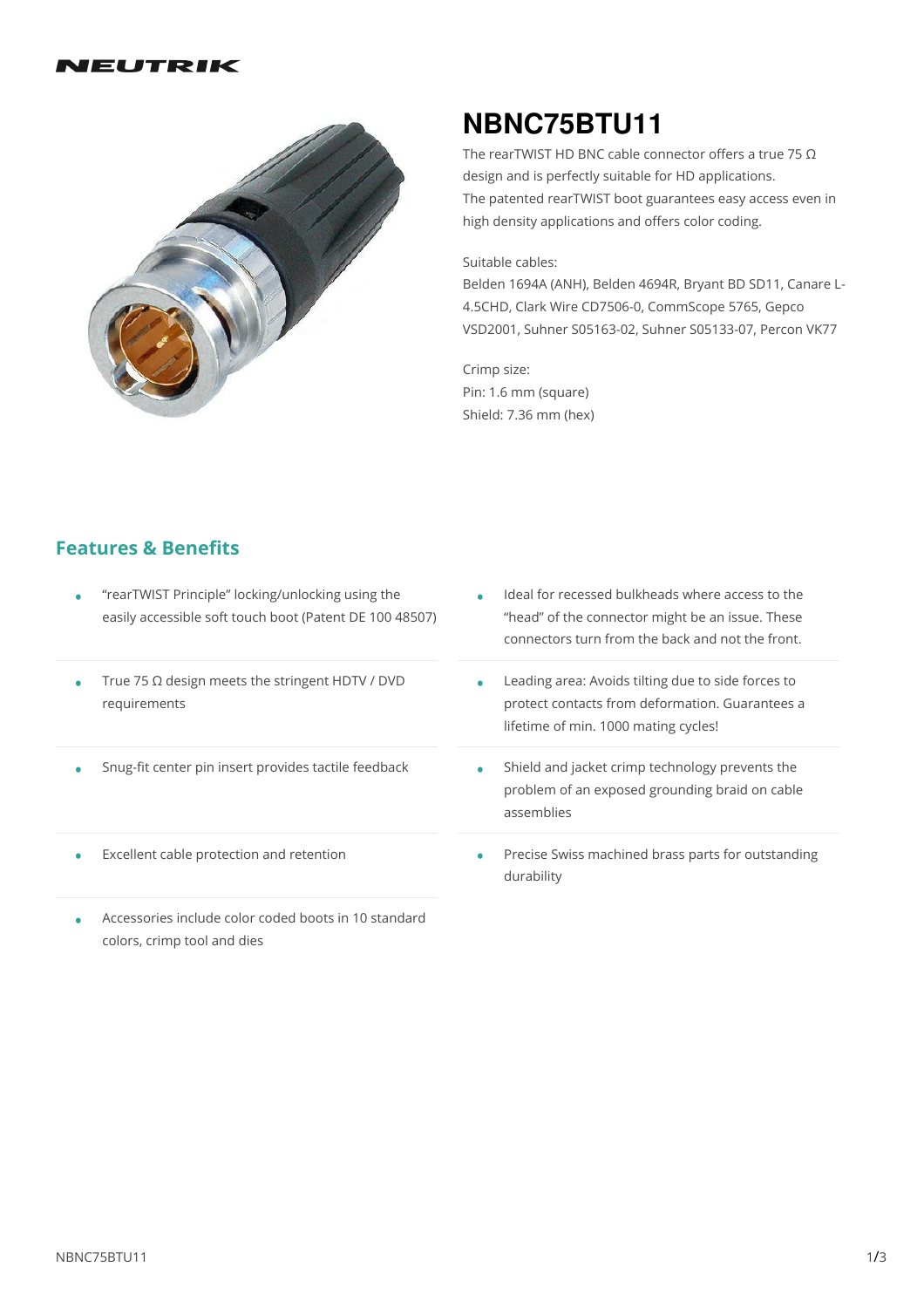# **NEUTRIK**

# **Technical Information**

| <b>Product</b>         |                 |
|------------------------|-----------------|
| <b>Title</b>           | NBNC75BTU11     |
| <b>Connection Type</b> | BNC 75 $\Omega$ |
| Gender                 | male            |

# **Electrical**

| ---------                    |                                                                                     |
|------------------------------|-------------------------------------------------------------------------------------|
| <b>Contact resistance</b>    | $\leq$ 3 m $\Omega$ (inner)                                                         |
| <b>Contact resistance</b>    | $\leq$ 2 m $\Omega$ (outer)                                                         |
| <b>Dielectric strength</b>   | 1,5 kVdc                                                                            |
| Impedance                    | $75\Omega$                                                                          |
| <b>Insulation resistance</b> | $>$ 5 G $\Omega$                                                                    |
| <b>Rated voltage</b>         | <50V                                                                                |
| <b>VSWR</b>                  | ≤1.050/>32 dB up to 1 GHz<br>≤1.065/>30 dB up to 2 GHz<br>≤1.100/>26 dB up to 3 Ghz |

| <b>Mechanical</b>      |                                                           |
|------------------------|-----------------------------------------------------------|
| Cable O.D.             | $7.3 \text{ mm}$                                          |
| <b>Cable retention</b> | $>$ 30 N (Center)                                         |
| Crimp size             | 7,36 Hex crimp (shield) acc. MIL22520/5-41(A)             |
| Crimp size (pin)       | 1,6 Square crimp (pin) acc. IEC 60803 (die designation 2) |
| <b>Insertion force</b> | < 25 N                                                    |
| Lifetime               | > 1000 mating cycles                                      |
| Wiresize               |                                                           |
| <b>Locking device</b>  | Bayonett                                                  |
| Cable anchoring        | Jacket crimping                                           |